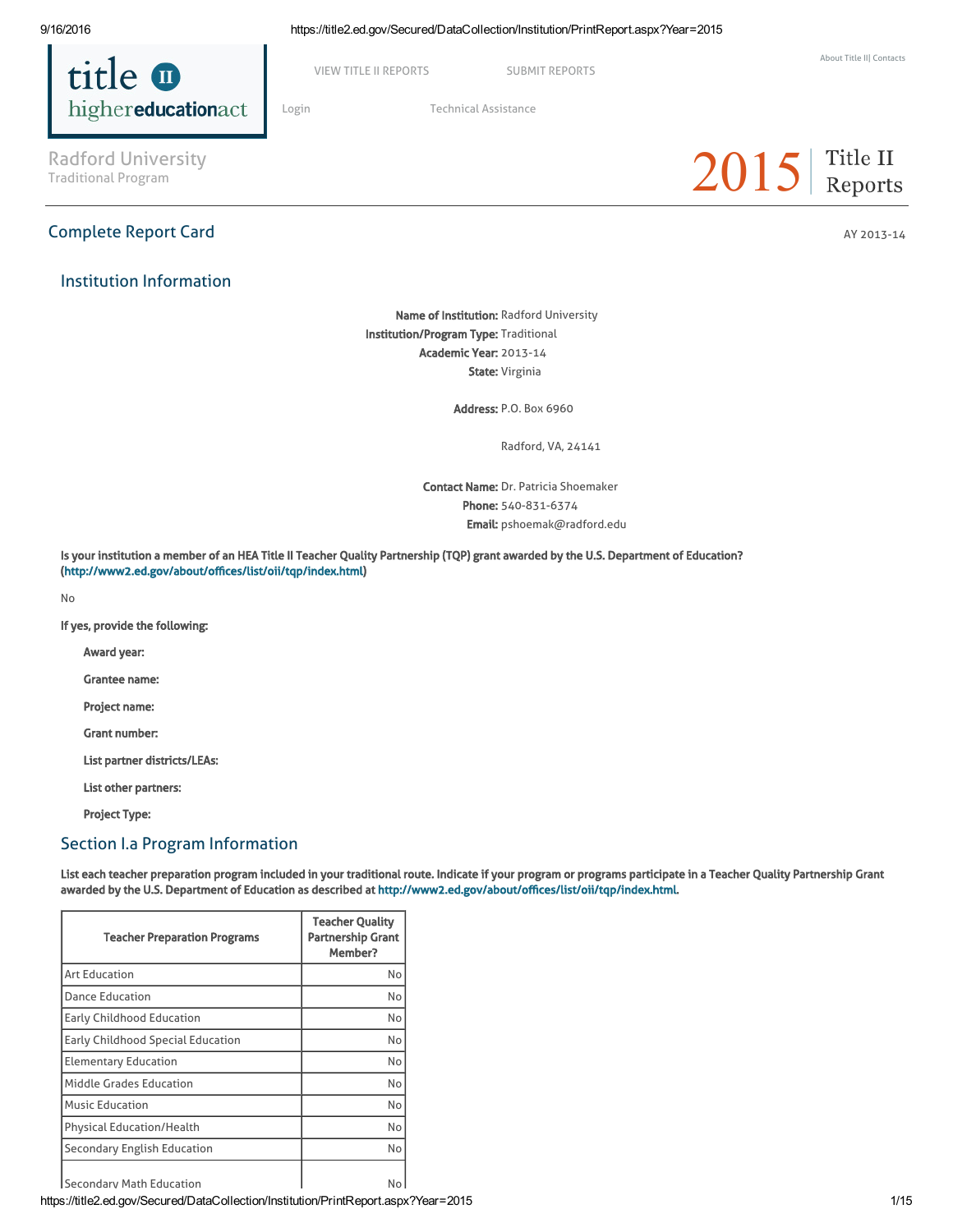| Secondary Science Education                      | No |
|--------------------------------------------------|----|
| Secondary Social Studies Education               | No |
| Special Education, Adapted Curriculum            | No |
| Special Education, Deaf and Hard of Hearing      | No |
| Special Education, General Curriculum            | No |
| Special Education, Visual Impairment             | No |
| Total number of teacher preparation programs: 16 |    |

# Section I.b Admissions

# Indicate when students are formally admitted into your initial teacher certification program:

Junior year or first year in master's program

# Does your initial teacher certification program conditionally admit students?

Yes

# Provide a link to your website where additional information about admissions requirements can be found:

https://www.radford.edu/content/cehd/home/departments/STEL/about/stel-requirements.html

## Please provide any additional comments about or exceptions to the admissions information provided above:

Additional information regarding admission requirements for specific programs can also be found at: https://www.radford.edu/content/dam/colleges/cehd/fexp/GP/ Exam%20reguirements%20by%20program.pdf

# Section I.b Undergraduate Requirements

# Please provide the following information about your teacher preparation program's entry and exit requirements. [\(§205\(a\)\(1\)\(C\)\(i\)](http://frwebgate.access.gpo.gov/cgi-bin/getdoc.cgi?dbname=110_cong_public_laws&docid=f:publ315.110.pdf))

# Are there initial teacher certification programs at the undergraduate level?

Yes

If yes, for each element listed below, indicate if it is required for admission into or exit from any of your teacher preparation program(s) at the Undergraduate level.

| <b>Element</b>                                                                | Required for Entry Required for Exit |     |
|-------------------------------------------------------------------------------|--------------------------------------|-----|
| Transcript                                                                    | Yes                                  | Yes |
| Fingerprint check                                                             | <b>No</b>                            | No  |
| Background check                                                              | No                                   | No  |
| Minimum number of courses/credits/semester hours completed                    | Yes                                  | Yes |
| Minimum GPA                                                                   | Yes                                  | Yes |
| Minimum GPA in content area coursework                                        | Yes                                  | Yes |
| Minimum GPA in professional education coursework                              | Yes                                  | Yes |
| Minimum ACT score                                                             | Yes                                  | No  |
| Minimum SAT score                                                             | Yes                                  | No  |
| Minimum basic skills test score                                               | Yes                                  | Yes |
| Subject area/academic content test or other subject matter verification       | No                                   | Yes |
| Recommendation(s)                                                             | Yes                                  | Yes |
| Essay or personal statement                                                   | Yes                                  | No  |
| Interview                                                                     | No                                   | No  |
| OtherResume and Professional Characteristics and Dispositions Self-Assessment | Yes                                  | No  |

What is the minimum GPA required for admission into the program?

2.5

What was the median GPA of individuals accepted into the program in academic year 2013-14

3.58

What is the minimum GPA required for completing the program?

2.5

What was the median GPA of individuals completing the program in academic year 2013-14

3.61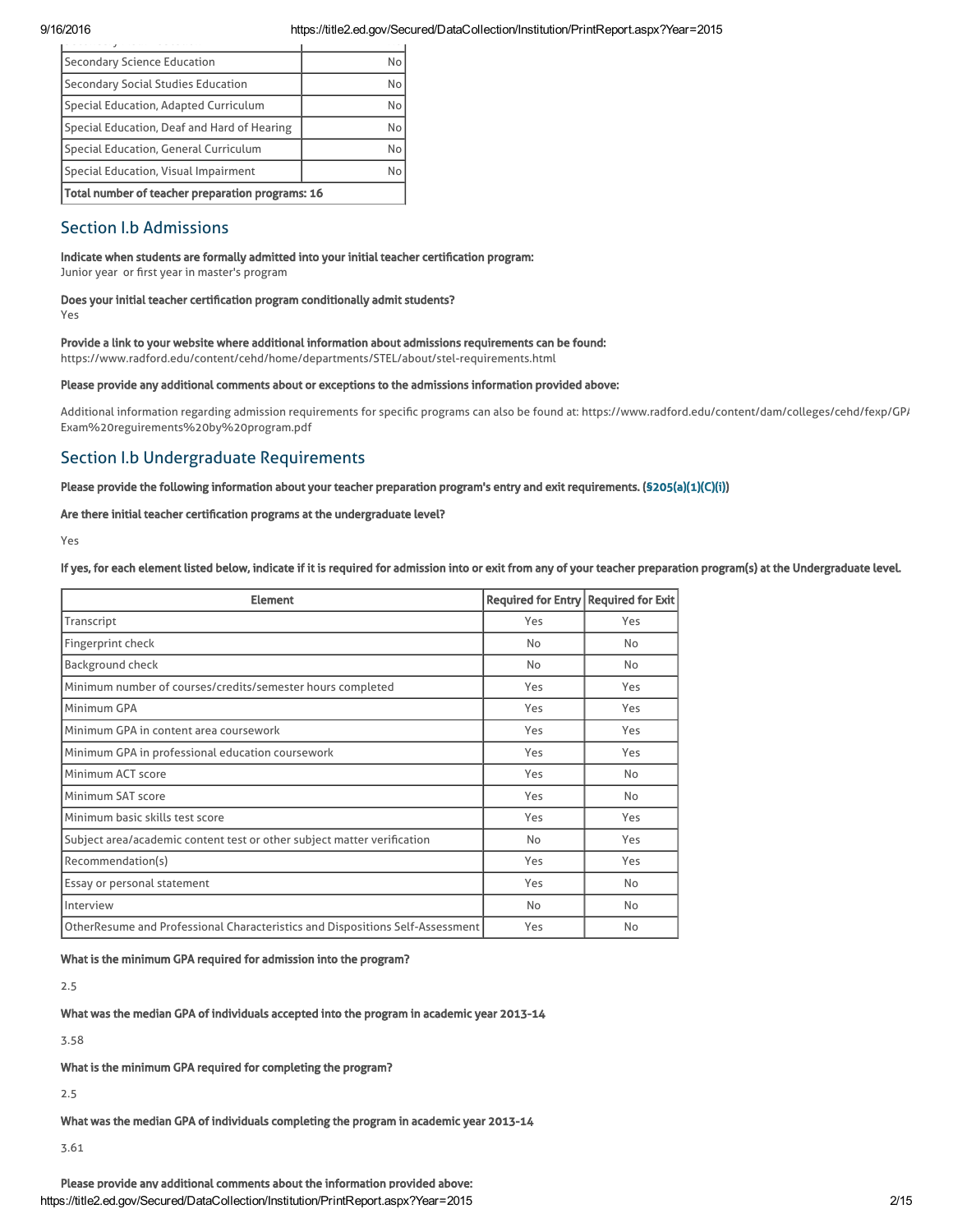# Section I.b Postgraduate Requirements

Please provide the following information about your teacher preparation program's entry and exit requirements. [\(§205\(a\)\(1\)\(C\)\(i\)](http://frwebgate.access.gpo.gov/cgi-bin/getdoc.cgi?dbname=110_cong_public_laws&docid=f:publ315.110.pdf))

Are there initial teacher certification programs at the postgraduate level?

Please provide any additional comments about the information provided above:

Yes

If yes, for each element listed below, indicate if it is required for admission into or exit from any of your teacher preparation program(s) at the Postgraduate level.

| <b>Element</b>                                                          | <b>Required for Entry</b> | <b>Required for Exit</b> |
|-------------------------------------------------------------------------|---------------------------|--------------------------|
| Transcript                                                              | Yes                       | Yes                      |
| Fingerprint check                                                       | No                        | No                       |
| <b>Background check</b>                                                 | No                        | No                       |
| Minimum number of courses/credits/semester hours completed              | Yes                       | Yes                      |
| Minimum GPA                                                             | Yes                       | Yes                      |
| Minimum GPA in content area coursework                                  | Yes                       | Yes                      |
| Minimum GPA in professional education coursework                        | Yes                       | Yes                      |
| Minimum ACT score                                                       | No                        | No                       |
| Minimum SAT score                                                       | No                        | No                       |
| Minimum basic skills test score                                         | Yes                       | Yes                      |
| Subject area/academic content test or other subject matter verification | Yes                       | Yes                      |
| Recommendation(s)                                                       | Yes                       | No                       |
| Essay or personal statement                                             | Yes                       | No                       |
| Interview                                                               | No                        | No                       |
| OtherProfessional Characteristics and Dispositions and resume           | Yes                       | No                       |

What is the minimum GPA required for admission into the program?

2.75

What was the median GPA of individuals accepted into the program in academic year 2013-14

3.82

What is the minimum GPA required for completing the program?

3

What was the median GPA of individuals completing the program in academic year 2013-14

3.94

Please provide any additional comments about the information provided above:

# Section I.c Enrollment

Provide the number of students in the teacher preparation program in the following categories. Note that you must report on the number of students by ethnicity and race separately. Individuals who are non-Hispanic/Latino will be reported in one of the race categories. Also note that individuals can belong to one or more racial groups, so the sum of the members of each racial category may not necessarily add up to the total number of students enrolled.

For the purpose of Title II reporting, an enrolled student is defined as a student who has been admitted to a teacher preparation program, but who has not completed the program during the academic year being reported. An individual who completed the program during the academic year being reported is counted as a program completer and *not* an enrolled student.

[Additional](https://title2.ed.gov/Public/TA/Race_ethnicity.pdf) guidance on reporting race and ethnicity data.

| Total number of students enrolled in 2013-14:          |  |
|--------------------------------------------------------|--|
| Unduplicated number of males enrolled in 2013-14:      |  |
| Unduplicated number of females enrolled in 2013-14: 23 |  |

| 2013-14                           | Number enrolled |
|-----------------------------------|-----------------|
| Ethnicity                         |                 |
| Hispanic/Latino of any race:      |                 |
| Race                              |                 |
| American Indian or Alaska Native: |                 |
| sian <sup>.</sup>                 |                 |

https://title2.ed.gov/Secured/DataCollection/Institution/PrintReport.aspx?Year=2015 3/15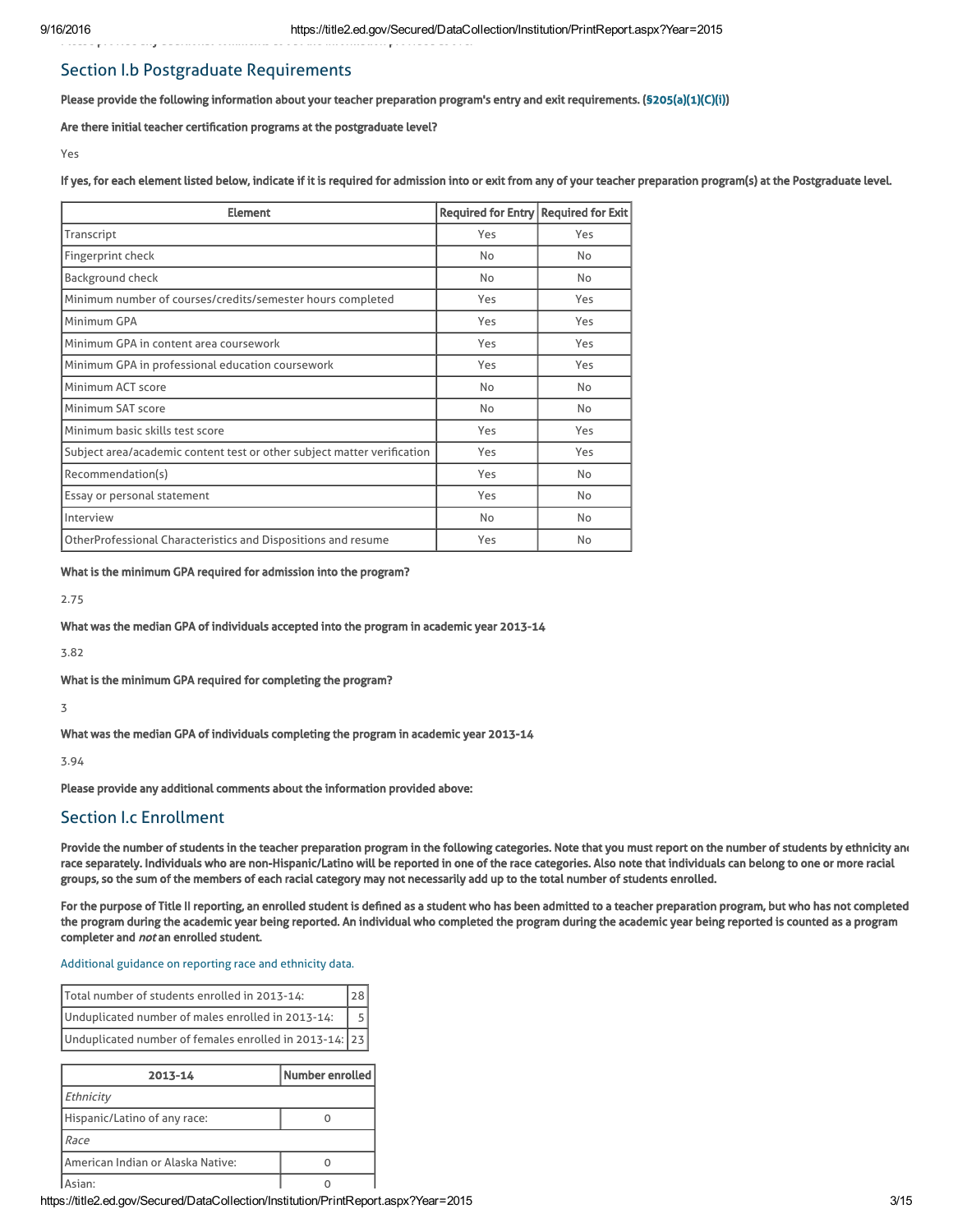| <b>IBlack or African American:</b>         |    |
|--------------------------------------------|----|
| Native Hawaiian or Other Pacific Islander: |    |
| White:                                     | 26 |
| Two or more races:                         |    |

# Section I.d Supervised Clinical Experience

# Provide the following information about supervised clinical experience in 2013-14.

| Average number of clock hours of supervised clinical experience required prior to student teaching                | 350 |
|-------------------------------------------------------------------------------------------------------------------|-----|
| Average number of clock hours required for student teaching                                                       | 450 |
| Average number of clock hours required for mentoring/induction support                                            | 0   |
| Number of full-time equivalent faculty supervising clinical experience during this academic year                  | 24  |
| Number of adjunct faculty supervising clinical experience during this academic year (IHE and PreK-12 staff)   260 |     |
| Number of students in supervised clinical experience during this academic year                                    | 239 |

Please provide any additional information about or descriptions of the supervised clinical experiences:

# Section I.e Teachers Prepared by Subject Area

Please provide the number of teachers prepared by subject area for academic year 2013-14. For the purposes of this section, number prepared means the number of program completers. "Subject area" refers to the subject area(s) an individual has been prepared to teach. An individual can be counted in more than one subject area. If no individuals were prepared in a particular subject area, please leave that cell blank. (§205(b)(1)(H))

| <b>Subject Area</b>                                                  | <b>Number Prepared</b> |
|----------------------------------------------------------------------|------------------------|
| <b>Education - General</b>                                           |                        |
| <b>Teacher Education - Special Education</b>                         | 34                     |
| Teacher Education - Early Childhood Education                        | 1                      |
| <b>Teacher Education - Elementary Education</b>                      | 99                     |
| Teacher Education - Junior High/Intermediate/Middle School Education | 7                      |
| <b>Teacher Education - Secondary Education</b>                       |                        |
| Teacher Education - Multiple Levels                                  |                        |
| <b>Teacher Education - Agriculture</b>                               |                        |
| <b>Teacher Education - Art</b>                                       | 4                      |
| Teacher Education - Business                                         |                        |
| Teacher Education - English/Language Arts                            | 16                     |
| Teacher Education - Foreign Language                                 |                        |
| Teacher Education - Health                                           |                        |
| Teacher Education - Family and Consumer Sciences/Home Economics      |                        |
| Teacher Education - Technology Teacher Education/Industrial Arts     |                        |
| <b>Teacher Education - Mathematics</b>                               | 6                      |
| <b>Teacher Education - Music</b>                                     | 7                      |
| Teacher Education - Physical Education and Coaching                  | 18                     |
| Teacher Education - Reading                                          |                        |
| Teacher Education - Science Teacher Education/General Science        |                        |
| <b>Teacher Education - Social Science</b>                            |                        |
| <b>Teacher Education - Social Studies</b>                            | 17                     |
| Teacher Education - Technical Education                              |                        |
| <b>Teacher Education - Computer Science</b>                          |                        |
| Teacher Education - Biology                                          | $\mathbf{1}$           |
| Teacher Education - Chemistry                                        |                        |
| Teacher Education - Drama and Dance                                  |                        |
| <b>Teacher Education - French</b>                                    |                        |
| <b>Teacher Education - German</b>                                    |                        |
| Teacher Education - History                                          |                        |
| <b>Teacher Education - Physics</b>                                   |                        |
|                                                                      |                        |

Teacher Education - Spanish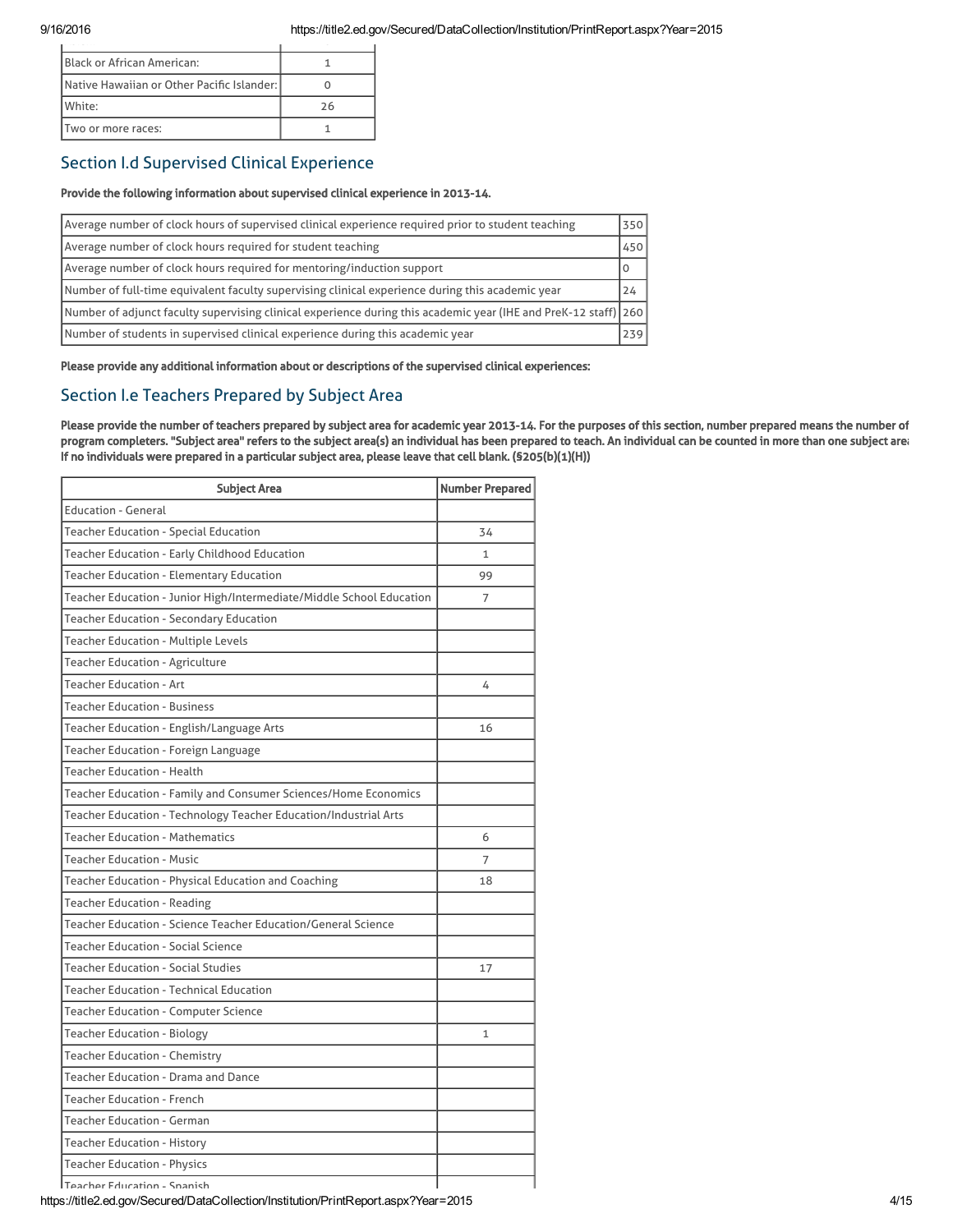| reacher Education Spanish                                                |   |
|--------------------------------------------------------------------------|---|
| <b>Teacher Education - Speech</b>                                        |   |
| <b>Teacher Education - Geography</b>                                     |   |
| <b>Teacher Education - Latin</b>                                         |   |
| <b>Teacher Education - Psychology</b>                                    |   |
| <b>Teacher Education - Earth Science</b>                                 | 1 |
| Teacher Education - English as a Second Language                         |   |
| Teacher Education - Bilingual, Multilingual, and Multicultural Education |   |
| <b>Education - Other</b><br>Specify:                                     |   |

# Section I.e Teachers Prepared by Academic Major

Please provide the number of teachers prepared by academic major for academic year 2013-14. For the purposes of this section, number prepared means the numbe of program completers. "Academic major" refers to the actual major(s) declared by the program completer. An individual can be counted in more than one academic major. If no individuals were prepared in a particular academic major, please leave that cell blank. (§205(b)(1)(H))

| <b>Academic Major</b>                                                | <b>Number Prepared</b> |
|----------------------------------------------------------------------|------------------------|
| <b>Education - General</b>                                           |                        |
| Teacher Education - Special Education                                | 9                      |
| Teacher Education - Early Childhood Education                        | 6                      |
| Teacher Education - Elementary Education                             | 1                      |
| Teacher Education - Junior High/Intermediate/Middle School Education |                        |
| Teacher Education - Secondary Education                              |                        |
| Teacher Education - Agriculture                                      |                        |
| <b>Teacher Education - Art</b>                                       |                        |
| <b>Teacher Education - Business</b>                                  |                        |
| Teacher Education - English/Language Arts                            |                        |
| Teacher Education - Foreign Language                                 |                        |
| <b>Teacher Education - Health</b>                                    |                        |
| Teacher Education - Family and Consumer Sciences/Home Economics      |                        |
| Teacher Education - Technology Teacher Education/Industrial Arts     |                        |
| <b>Teacher Education - Mathematics</b>                               |                        |
| <b>Teacher Education - Music</b>                                     |                        |
| Teacher Education - Physical Education and Coaching                  | 16                     |
| Teacher Education - Reading                                          |                        |
| <b>Teacher Education - Science</b>                                   |                        |
| Teacher Education - Social Science                                   |                        |
| <b>Teacher Education - Social Studies</b>                            |                        |
| <b>Teacher Education - Technical Education</b>                       |                        |
| Teacher Education - Computer Science                                 |                        |
| <b>Teacher Education - Biology</b>                                   |                        |
| Teacher Education - Chemistry                                        |                        |
| Teacher Education - Drama and Dance                                  |                        |
| <b>Teacher Education - French</b>                                    |                        |
| <b>Teacher Education - German</b>                                    |                        |
| Teacher Education - History                                          |                        |
| <b>Teacher Education - Physics</b>                                   |                        |
| <b>Teacher Education - Spanish</b>                                   |                        |
| <b>Teacher Education - Speech</b>                                    |                        |
| <b>Teacher Education - Geography</b>                                 |                        |
| <b>Teacher Education - Latin</b>                                     |                        |
| <b>Teacher Education - Psychology</b>                                |                        |
| <b>Teacher Education - Earth Science</b>                             |                        |
| Teacher Education - English as a Second Language                     |                        |

https://title2.ed.gov/Secured/DataCollection/Institution/PrintReport.aspx?Year=2015 5/15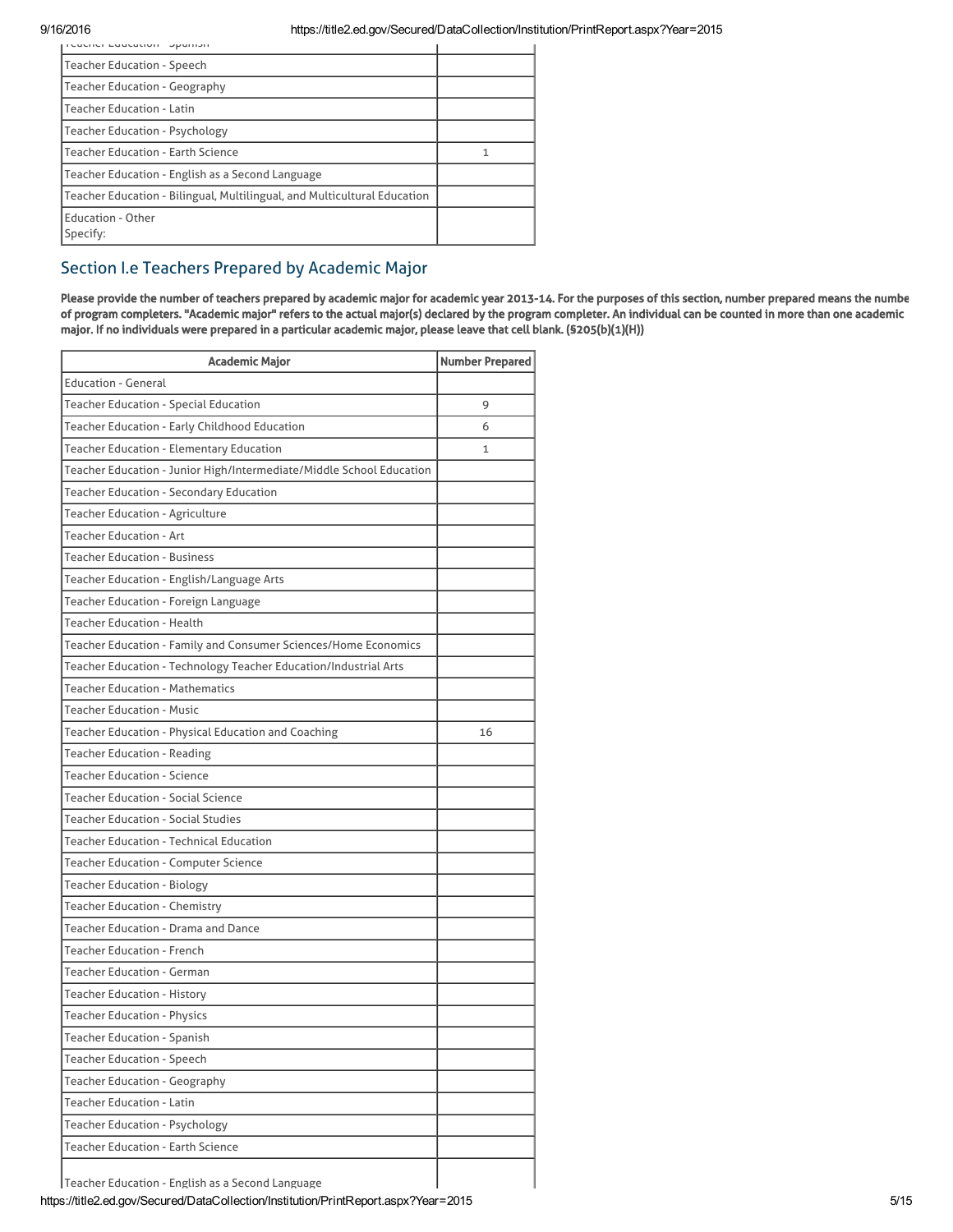| $\overline{\phantom{0}}$<br>$\overline{\phantom{0}}$<br>$\overline{\phantom{0}}$ |              |
|----------------------------------------------------------------------------------|--------------|
| Teacher Education - Bilingual, Multilingual, and Multicultural Education         |              |
| <b>Education - Curriculum and Instruction</b>                                    | $\mathbf{1}$ |
| Education - Social and Philosophical Foundations of Education                    |              |
| Liberal Arts/Humanities                                                          |              |
| Psychology                                                                       | 4            |
| Social Sciences                                                                  | 10           |
| Anthropology                                                                     |              |
| <b>Economics</b>                                                                 |              |
| Geography and Cartography                                                        |              |
| <b>Political Science and Government</b>                                          | $\mathbf{1}$ |
| Sociology                                                                        | $\mathbf{1}$ |
| Visual and Performing Arts                                                       | 15           |
| History                                                                          | 10           |
| Foreign Languages                                                                | 2            |
| Family and Consumer Sciences/Human Sciences                                      |              |
| English Language/Literature                                                      | 16           |
| Philosophy and Religious Studies                                                 |              |
| Agriculture                                                                      |              |
| Communication or Journalism                                                      | $\mathbf{1}$ |
| Engineering                                                                      |              |
| Biology                                                                          |              |
| <b>Mathematics and Statistics</b>                                                | 4            |
| <b>Physical Sciences</b>                                                         |              |
| Astronomy and Astrophysics                                                       |              |
| Atmospheric Sciences and Meteorology                                             |              |
| Chemistry                                                                        |              |
| Geological and Earth Sciences/Geosciences                                        | $\mathbf{1}$ |
| Physics                                                                          |              |
| Business/Business Administration/Accounting                                      | 4            |
| <b>Computer and Information Sciences</b>                                         |              |
| Other<br>Specify: We have several majors that satisfy the "other" category       | 126          |

# Section I.f Program Completers

Provide the total number of teacher preparation program completers in each of the following academic years:

2013-14: 211 2012-13: 221

2011-12: 252

# Section II Annual Goals - Mathematics

Each institution of higher education (IHE) that conducts a traditional teacher preparation program (including programs that offer any ongoing professional development programs) or alternative route to state credential program, and that enrolls students receiving Federal assistance under this Act, shall set annual quantifiable goals for increasing the number of prospective teachers trained in teacher shortage areas designated by the Secretary or by the state educational agency including mathematics, science, special education, and instruction of limited English proficient students. ([§205\(a\)\(1\)\(A\)\(ii\), §206\(a\)\)](http://frwebgate.access.gpo.gov/cgi-bin/getdoc.cgi?dbname=110_cong_public_laws&docid=f:publ315.110.pdf)

Information about teacher shortage areas can be found at [http://www2.ed.gov/about/offices/list/ope/pol/tsa.html.](http://www2.ed.gov/about/offices/list/ope/pol/tsa.html)

Please provide the information below about your program's goals to increase the number of prospective teachers in mathematics in each of three academic years.

Academic year 2013-14

Did your program prepare teachers in mathematics in 2013-14?

Yes

9

How many prospective teachers did your program plan to add in mathematics in 2013-14?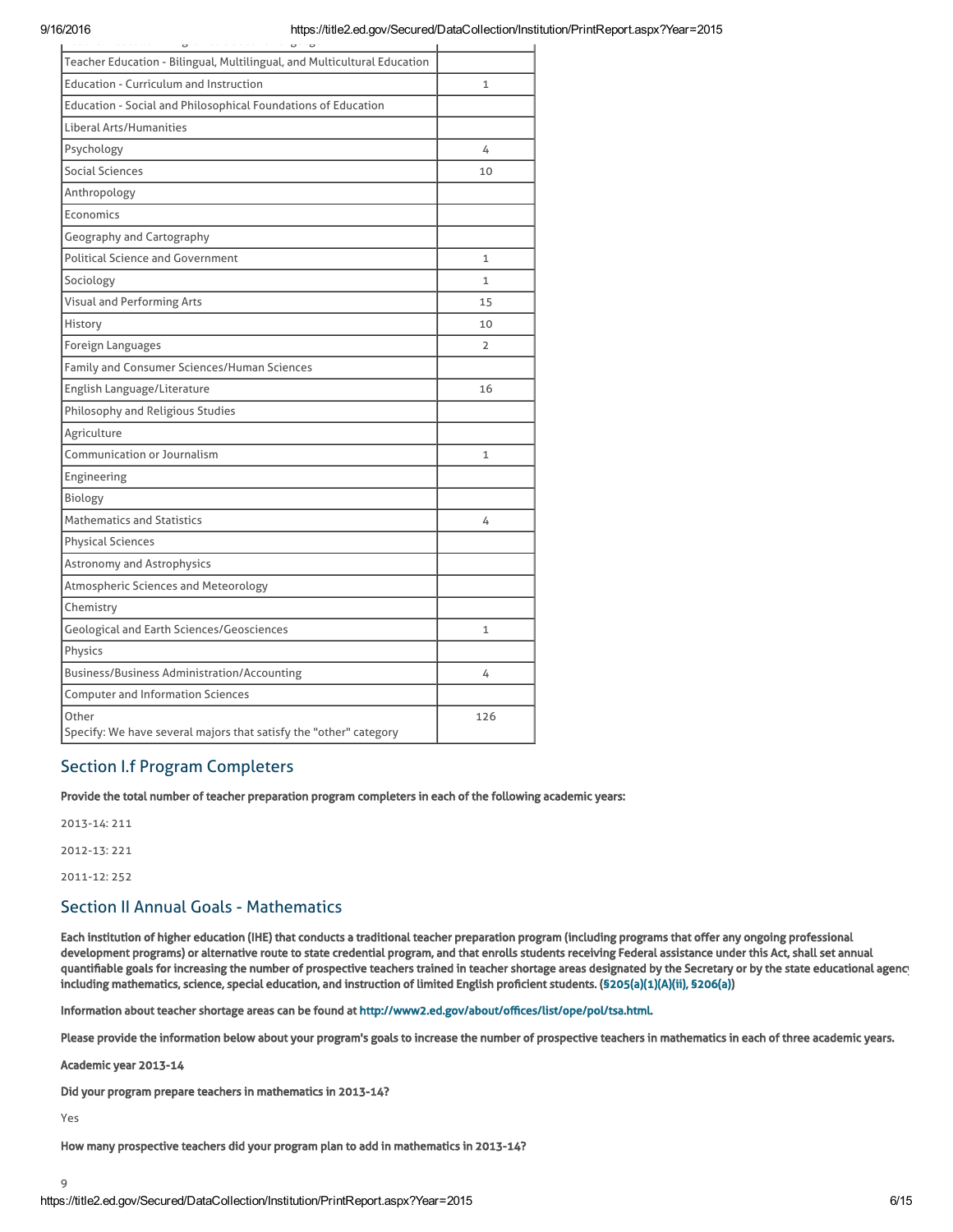## Did your program meet the goal for prospective teachers set in mathematics in 2013-14?

Yes

## Description of strategies used to achieve goal, if applicable:

None

#### Description of steps to improve performance in meeting goal or lessons learned in meeting goal, if applicable:

None

## Provide any additional comments, exceptions and explanations below:

7 of the 9 students who began the TEP in Fall of 2013, qualified to continue into student teaching in spring 2014. The two students who did not qualify, were unable to pass Praxis II conference exam in the required time frame. 1 of the 2, decided not to pursue teaching as a career and instead pursued an MBA.

### Academic year 2014-15

#### Is your program preparing teachers in mathematics in 2014-15?

Yes

#### How many prospective teachers did your program plan to add in mathematics in 2014-15?

11

## Provide any additional comments, exceptions and explanations below:

Of the 11, 7 advanced to student teaching. 5 of these 7 have already secured employment teaching mathematics in public schools.

Of the 4 who did not qualify (again, not passing Praxis II), one decided not to pursue teaching another is pursuing a Master's Degree in special education.

During the fall semester, the math education faculty in CEHD held tutoring sessions for those seeking to pass Praxis II each week. An online course was also offered b Math department during Wintermester.

### Academic year 2015-16

## Will your program prepare teachers in mathematics in 2015-16?

Yes

## How many prospective teachers does your program plan to add in mathematics in 2015-16?

3

# Provide any additional comments, exceptions and explanations below:

All three of these students have already passed Praxis II, so they all will be moving onto student teaching upon successful completion of early field experience requirements.

Math Education faculty in CEHD have been charged with creating a recruitment plan in an attempt to stabilize our numbers. The goal is to consistently have double digit students enter and complete the program. The requirements to enter the program in Fall 2016 and beyond, will add passing Praxis II. Thus all students entering the program, will advance to student teaching. Unless students decide not to pursue teaching, the number of students entering will be the same as the number of completers.

In order to aid students in completing all the requirements, they have revised the required math courses, increasing the rigor. They are also working on revising the other two concentrations in the math major, applied mathematics and statistics, to enable their students the ability, to pursue a secondary math license. This modification could lead to an increase in numbers as virtually all majors within the math department, could seek a license.

# Section II Annual Goals - Science

Each institution of higher education (IHE) that conducts a traditional teacher preparation program (including programs that offer any ongoing professional development programs) or alternative route to state credential program, and that enrolls students receiving Federal assistance under this Act, shall set annual quantifiable goals for increasing the number of prospective teachers trained in teacher shortage areas designated by the Secretary or by the state educational agency including mathematics, science, special education, and instruction of limited English proficient students. ([§205\(a\)\(1\)\(A\)\(ii\), §206\(a\)\)](http://frwebgate.access.gpo.gov/cgi-bin/getdoc.cgi?dbname=110_cong_public_laws&docid=f:publ315.110.pdf)

Information about teacher shortage areas can be found at [http://www2.ed.gov/about/offices/list/ope/pol/tsa.html.](http://www2.ed.gov/about/offices/list/ope/pol/tsa.html)

Please provide the information below about your program's goals to increase the number of prospective teachers in science in each of three academic years.

Academic year 2013-14

Did your program prepare teachers in science in 2013-14?

Yes

How many prospective teachers did your program plan to add in science in 2013-14?

2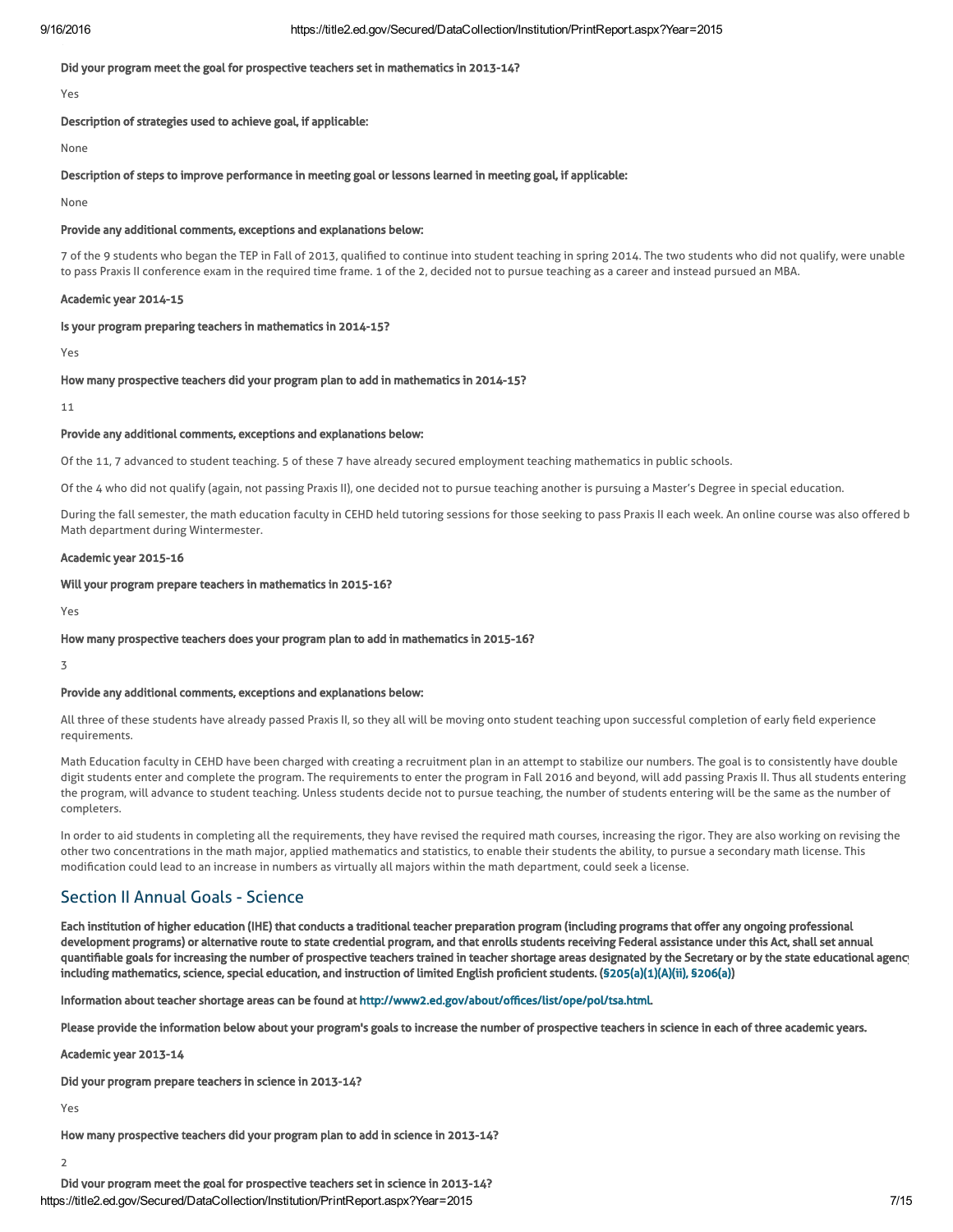Did your program meet the goal for prospective teachers set in science in 2013-14?

Yes

# Description of strategies used to achieve goal, if applicable:

One strategy to achieve the goal of having students in the secondary science program is likely not an expected answer: I would continue to advocate the state level entities to continue to support secondary programs in science education even though the numbers are not enough to keep programs "open," if you will. Efforts for recruitment need to include working with the science faculty so they understand what the course requirements are for licensure and any changes that occur to the licensure requirements. I send updates as needed to faculty in the four branches of the sciences that we offer licensure for: physics, chemistry, biology and earth sciences.

#### Description of steps to improve performance in meeting goal or lessons learned in meeting goal, if applicable:

Lessons learned in meeting the goal is that students trickle out of the sciences. They have many, many majors but I am not sure what their graduation rate is. Howeve they do not seem to make it to the education side of the profession. This is a national trend with many institutions of higher education not having a critical mass of science education students.

## Provide any additional comments, exceptions and explanations below:

Goal achieved

## Academic year 2014-15

### Is your program preparing teachers in science in 2014-15?

Yes

### How many prospective teachers did your program plan to add in science in 2014-15?

 $\overline{2}$ 

# Provide any additional comments, exceptions and explanations below:

We added 3 to the program. Two of the five current students are undergraduates in the Earth Science Teaching licensure track -- which is unusual in that we have not had undergraduates in several years and not from this track. Previously, it was a biology student many years ago. We have a 100% pass rate for the praxis exams and 100% program completers.

Our goal is to always add students but it is a national shortage area getting much attention.

#### Academic year 2015-16

## Will your program prepare teachers in science in 2015-16?

Yes

### How many prospective teachers does your program plan to add in science in 2015-16?

3

Provide any additional comments, exceptions and explanations below:

# Section II Annual Goals - Special Education

Each institution of higher education (IHE) that conducts a traditional teacher preparation program (including programs that offer any ongoing professional development programs) or alternative route to state credential program, and that enrolls students receiving Federal assistance under this Act, shall set annual quantifiable goals for increasing the number of prospective teachers trained in teacher shortage areas designated by the Secretary or by the state educational agency including mathematics, science, special education, and instruction of limited English proficient students. ([§205\(a\)\(1\)\(A\)\(ii\), §206\(a\)\)](http://frwebgate.access.gpo.gov/cgi-bin/getdoc.cgi?dbname=110_cong_public_laws&docid=f:publ315.110.pdf)

Information about teacher shortage areas can be found at [http://www2.ed.gov/about/offices/list/ope/pol/tsa.html.](http://www2.ed.gov/about/offices/list/ope/pol/tsa.html)

Please provide the information below about your program's goals to increase the number of prospective teachers in special education in each of three academic years.

Academic year 2013-14

Did your program prepare teachers in special education in 2013-14?

Yes

How many prospective teachers did your program plan to add in special education in 2013-14?

20

Did your program meet the goal for prospective teachers set in special education in 2013-14?

Yes

### Description of strategies used to achieve goal, if applicable:

We actually exceeded the goal and added 30.

https://title2.ed.gov/Secured/DataCollection/Institution/PrintReport.aspx?Year=2015 8/15 The special education general curriculum five-year program recruits from Elementary Education majors who have concentrations in Special Education. Elementary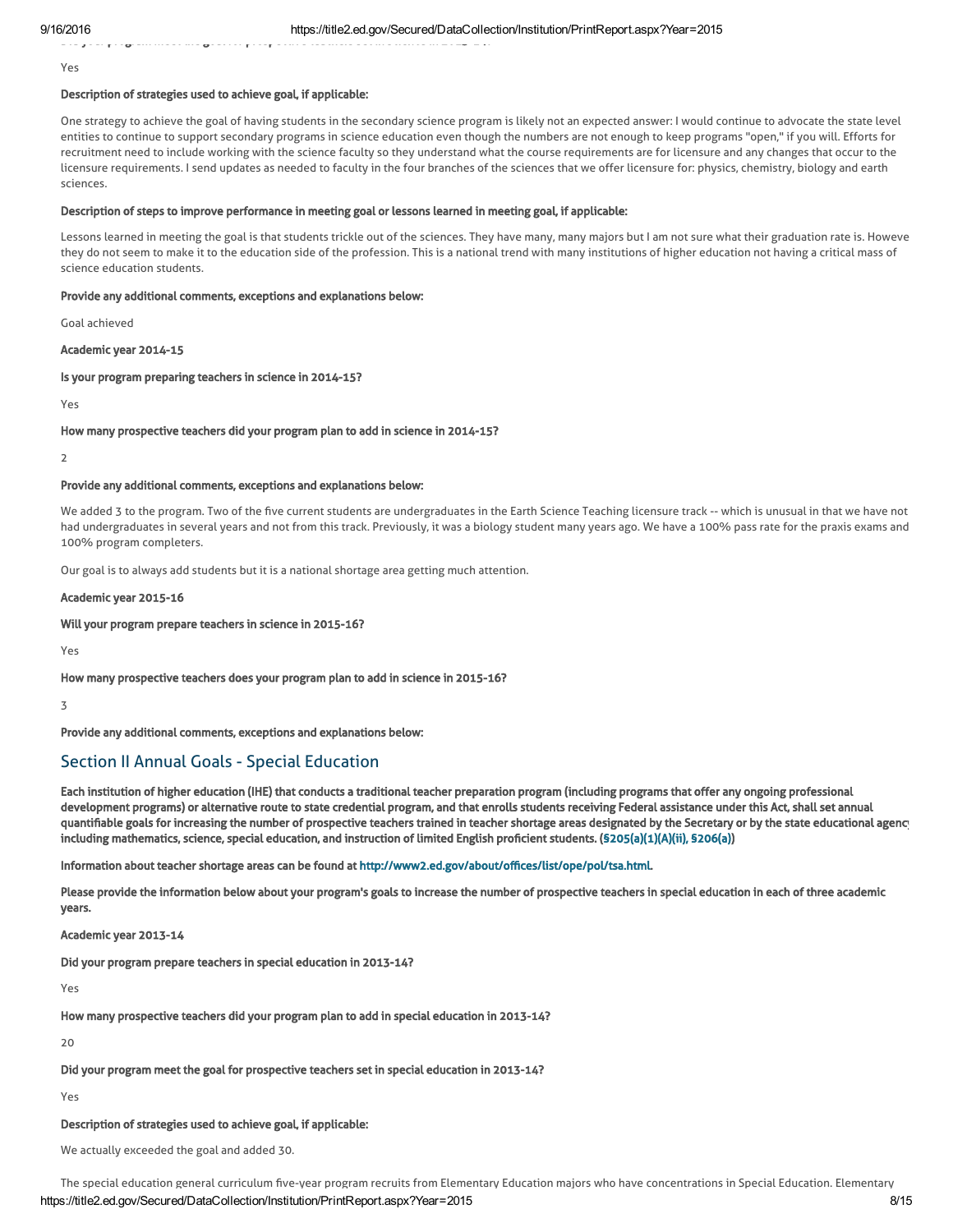The special education general curriculum five-year program recruits from Elementary Education majors who have concentrations in Special Education. Elementary education majors who concentrated in special education and Special Education majors are co-placed in schools so that students can experience and participate in the collaboration that occurs between general and special education teachers. Although we've accepted these students informally into the 5th year for years, we formally added this as an option in our catalog for both Elementary Education and Deaf and Hard of Hearing majors in the spring of 2014. We began to use fliers with this information as a formal recruiting tool in fall 2014, so we anticipate growing numbers. We now have four programs that offer two licenses within five years:

- Special Education General and Adapted Curriculum
- Elementary Education/Special Education General Curriculum
- Deaf and Hard of Hearing/ Special Education General Curriculum
- Early Childhood Education/Early Childhood Special Education

Recruitment continues through outreach and materials provided to community colleges, participants at ASCD, VCASE, VCLD, and other conferences; webpage updates; and personal discussions with local directors of special education. Faculty maintain excellent relations with alumni of the programs via social media, email mentoring, and other avenues. Our alumni are excellent recruiters for our programs and send their friends, family, community members, and students from their schools to our programs.

Tuition assistance:

• A Special Education Traineeship Grant from the Virginia Department of Education funded coursework for provisionally licensed educators specifically in special education general curriculum.

• Radford University participates in two statewide consortia, one to prepare teachers in special education adapted curriculum, and the second to prepare teachers of students with visual impairments. These grants each fund approximately 50% of tuition costs for students.

• The Deaf and Hard of Hearing program funds approximately 75% of tuition costs through a grant.

• Early Childhood Special Education likewise has grant funding for partial tuition costs of approximately 33%/

### Description of steps to improve performance in meeting goal or lessons learned in meeting goal, if applicable:

Several years ago faculty in special education began advising students in the programs as soon as they declared their majors, generally as freshman. Faculty provided exceptional advisement and encouragement to ensure that students: maintained appropriate GPA, took required tests in a timely manner, and were well-matched to special education. This helps to retain students.

In the traditional (not five-year) graduate programs being able to advise students through electronic means has helped with retention and keeping students on track to graduate. Faculty use Adobe Connect, Skype, and also driving to distance locations to provide advisement.

The programs have increased distance class offerings to entice students to Radford University; however, we learned we need to offer more support to our students to do the research and complete online classwork successfully. Instruction in how to use D2L (a learning management system), search through the library, and connect t other distance technologies is important. There are online training modules available; students may be required to show completion of such as part of online or distance education.. Maybe add a certificate of completion of using the electronics.

We need to increase minority recruitment and efforts to retain students from these groups. Radford University created the Language and Culture Institute in which th School of Teacher Education and Leadership is participating to address recruitment among international students.

In 2013 one of the special education faculty took another position within the university. That position remains open (we cover classes with adjunct instructors). Given that constraint it will be difficult to grow the special education general curriculum program much more if we intend to maintain the quality of the program, which of course we insist must happen.

### Provide any additional comments, exceptions and explanations below:

There are 30 special education graduates for 2013-2014.

## Academic year 2014-15

Is your program preparing teachers in special education in 2014-15?

Yes

How many prospective teachers did your program plan to add in special education in 2014-15?

25

### Provide any additional comments, exceptions and explanations below:

Recruitment and retention methods as described above are in place.

Academic year 2015-16

Will your program prepare teachers in special education in 2015-16?

Yes

How many prospective teachers does your program plan to add in special education in 2015-16?

35

# Provide any additional comments, exceptions and explanations below:

https://title2.ed.gov/Secured/DataCollection/Institution/PrintReport.aspx?Year=2015 9/15 Recruitment and retention methods as described above are in place.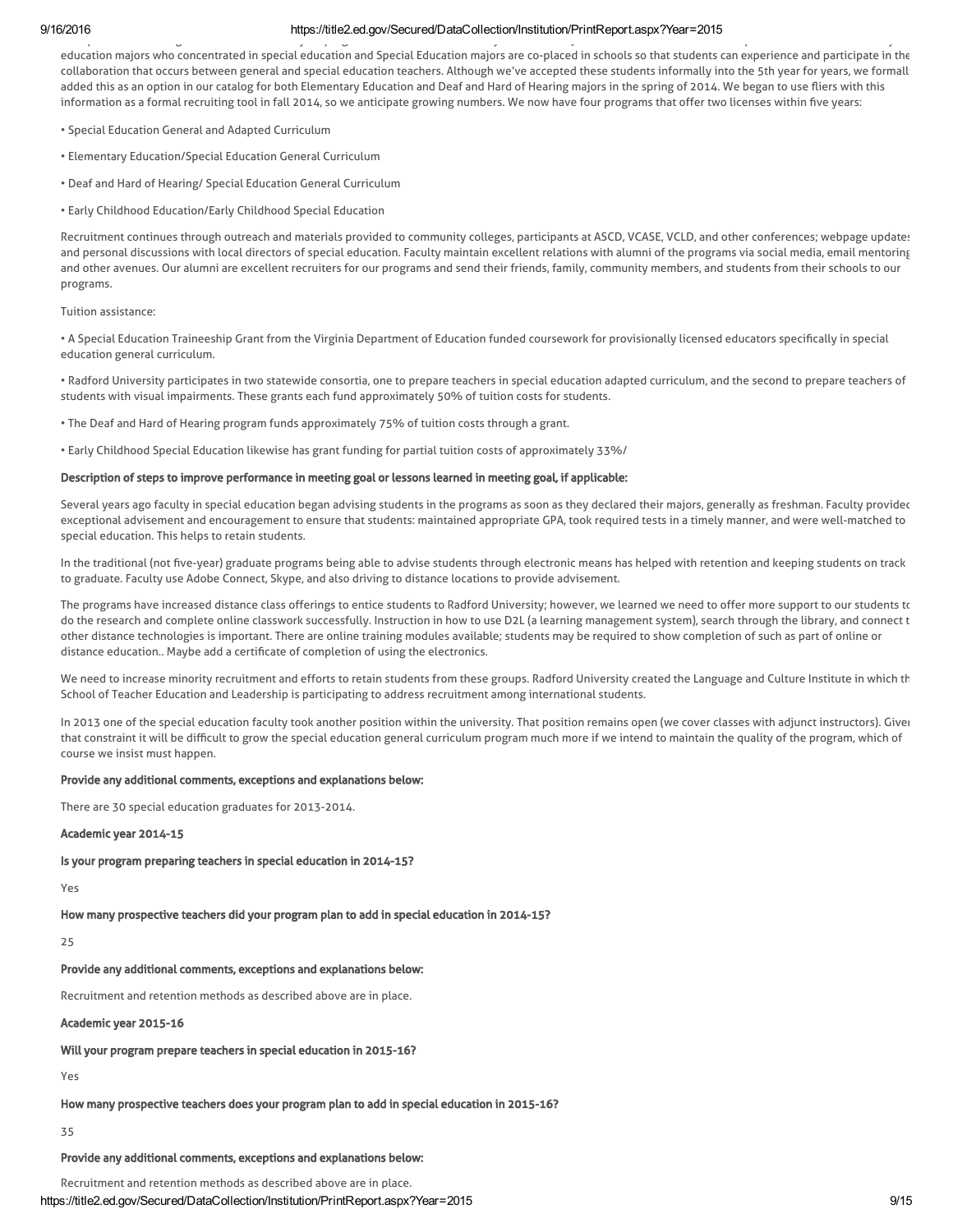# Section II Annual Goals - Instruction of Limited English Proficient Students

Each institution of higher education (IHE) that conducts a traditional teacher preparation program (including programs that offer any ongoing professional development programs) or alternative route to state credential program, and that enrolls students receiving Federal assistance under this Act, shall set annual quantifiable goals for increasing the number of prospective teachers trained in teacher shortage areas designated by the Secretary or by the state educational agency including mathematics, science, special education, and instruction of limited English proficient students. ([§205\(a\)\(1\)\(A\)\(ii\), §206\(a\)\)](http://frwebgate.access.gpo.gov/cgi-bin/getdoc.cgi?dbname=110_cong_public_laws&docid=f:publ315.110.pdf)

Information about teacher shortage areas can be found at [http://www2.ed.gov/about/offices/list/ope/pol/tsa.html.](http://www2.ed.gov/about/offices/list/ope/pol/tsa.html)

Please provide the information below about your program's goals to increase the number of prospective teachers in instruction of limited English proficient students in each of three academic years.

#### Academic year 2013-14

Did your program prepare teachers in instruction of limited English proficient students in 2013-14?

No

How many prospective teachers did your program plan to add in instruction of limited English proficient students in 2013-14?

Did your program meet the goal for prospective teachers set in instruction of limited English proficient students in 2013-14?

#### Data not reported

Description of strategies used to achieve goal, if applicable:

Description of steps to improve performance in meeting goal or lessons learned in meeting goal, if applicable:

Provide any additional comments, exceptions and explanations below:

Recruitment and retention methods as described above are in place.

Academic year 2014-15

Is your program preparing teachers in instruction of limited English proficient students in 2014-15?

No

How many prospective teachers did your program plan to add in instruction of limited English proficient students in 2014-15?

Provide any additional comments, exceptions and explanations below:

Academic year 2015-16

Will your program prepare teachers in instruction of limited English proficient students in 2015-16?

No

How many prospective teachers does your program plan to add in instruction of limited English proficient students in 2015-16?

Provide any additional comments, exceptions and explanations below:

# Section II Assurances

Please certify that your institution is in compliance with the following assurances. (§205(a)(1)(A)(iii), §206(b)) Note: Be prepared to provide documentation and evidence for your responses, when requested, to support the following assurances.

Preparation responds to the identified needs of the local educational agencies or States where the program completers are likely to teach, based on past hiring and recruitment trends. Yes

Preparation is closely linked with the needs of schools and the instructional decisions new teachers face in the classroom. Yes

Prospective special education teachers are prepared in core academic subjects and to instruct in core academic subjects. Yes

Prospective general education teachers are prepared to provide instruction to students with disabilities.

Yes

Prospective general education teachers are prepared to provide instruction to limited English proficient students.

Yes

Prospective general education teachers are prepared to provide instruction to students from low-income families. Yes

Prospective teachers are prepared to effectively teach in urban and rural schools, as applicable. Yes

# Describe your institution's most successful strategies in meeting the assurances listed above: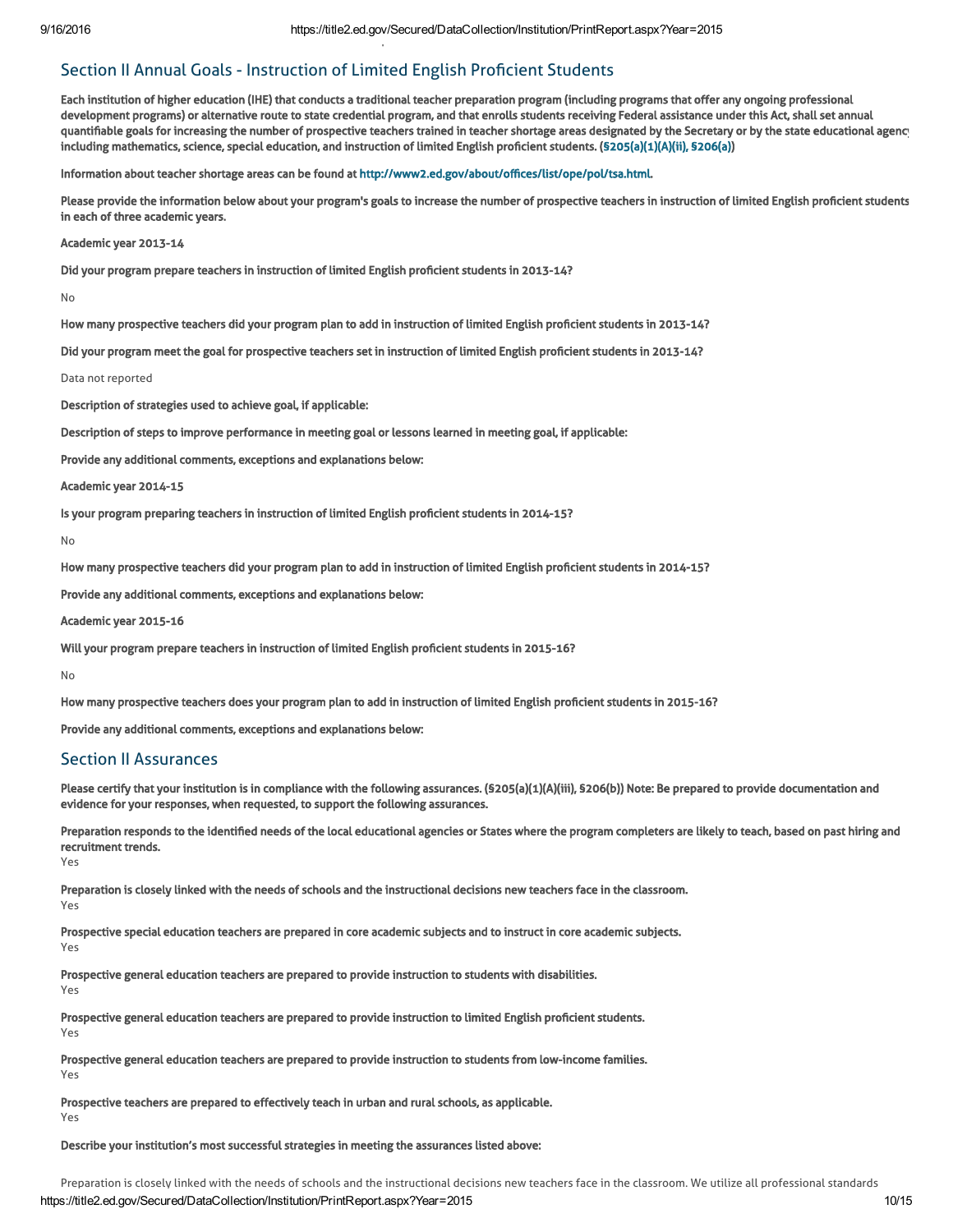#### 9/16/2016 https://title2.ed.gov/Secured/DataCollection/Institution/PrintReport.aspx?Year=2015 Preparation is closely linked with the needs of schools and the instructional decisions new teachers face in the classroom. We utilize all professional standards

outlined in the Council for Exceptional Children in our coursework, along with the Virginia Standards of Learning. We teach evidence-based practices outlined by the USDOE and VADOE, as well as those outlined in our licensure regulations.

We have partnerships and advisory boards with LEAs which creates on-going opportunities for the college and the LEAs to stay attuned to one another's needs and provide each other with feedback. Our students are fully immersed at our partnership sites and end their programs with many additional hours above the minimum required for licensure.

Students in all teacher preparation programs take either EDSP 361 or EDSP 404/504. These are introductory special education courses. Some students in these general education programs are being co-placed with students in special education. The majority of our students in teacher preparation programs are placed in inclusive settings, so they are experiencing working with students with disabilities, students who are gifted, students who are English language learners and from a wide array of economic background in these general education classrooms.

All education courses include content and practices in culturally responsive teaching, socio-economic status, and diversity.

The majority of graduate students take multicultural education which is a required core course and addresses limited English proficiency students. Foundations courses required of all students address socio-economic status, and rural, urban and suburban contexts. We continue to practice curricular mapping with our professional standards across programs to look for gaps, repetition, and areas in need of revision or improvement.

# Section III Assessment Pass Rates

| Assessment code - Assessment name<br><b>Test Company</b><br>Group                                                                      | <b>Number</b><br>taking<br>tests | Avg.<br>scaled  <br>score | Number   Pass<br>passing<br>tests | rate<br>(%) |
|----------------------------------------------------------------------------------------------------------------------------------------|----------------------------------|---------------------------|-----------------------------------|-------------|
| 0134-ART: CONTENT KNOWLEDGE<br><b>Educational Testing Service (ETS)</b><br>All program completers, 2013-14                             | 5                                |                           |                                   |             |
| 0134-ART: CONTENT KNOWLEDGE<br><b>Educational Testing Service (ETS)</b><br>All program completers, 2011-12                             | $\mathbf{1}$                     |                           |                                   |             |
| 0133-ART: CONTENT KNOWLEDGE<br><b>Educational Testing Service (ETS)</b><br>All program completers, 2011-12                             | 4                                |                           |                                   |             |
| 5134-ART: CONTENT KNOWLEDGE (CBT)<br><b>Educational Testing Service (ETS)</b><br>All program completers, 2013-14                       | 3                                |                           |                                   |             |
| 0235-BIOLOGY: CONTENT KNOWLEDGE<br><b>Educational Testing Service (ETS)</b><br>All program completers, 2011-12                         | 3                                |                           |                                   |             |
| 5235-BIOLOGY: CONTENT KNOWLEDGE (CBT)<br><b>Educational Testing Service (ETS)</b><br>All program completers, 2013-14                   | $\mathbf{1}$                     |                           |                                   |             |
| 0014-ELEMENTARY EDUCATION: CONTENT KNOWLEDGE<br><b>Educational Testing Service (ETS)</b><br>Other enrolled students                    | $\mathbf{1}$                     |                           |                                   |             |
| 5014-ELEMENTARY EDUCATION: CONTENT KNOWLEDGE<br><b>Educational Testing Service (ETS)</b><br>Other enrolled students                    | 15                               | 170                       | 15                                | 100         |
| 5014-ELEMENTARY EDUCATION: CONTENT KNOWLEDGE<br><b>Educational Testing Service (ETS)</b><br>All program completers, 2013-14            | 73                               | 166                       | 73                                | 100         |
| 0014-ELEMENTARY EDUCATION: CONTENT KNOWLEDGE<br><b>Educational Testing Service (ETS)</b><br>All program completers, 2013-14            | 24                               | 170                       | 24                                | 100         |
| 0014-ELEMENTARY EDUCATION: CONTENT KNOWLEDGE<br><b>Educational Testing Service (ETS)</b><br>All program completers, 2011-12            | 67                               | 167                       | 67                                | 100         |
| 5014-ELEMENTARY EDUCATION: CONTENT KNOWLEDGE<br><b>Educational Testing Service (ETS)</b><br>All program completers, 2011-12            | 54                               | 166                       | 54                                | 100         |
| 0041-ENGLISH LANGUAGE: LITERATURE AND COMPOSITION<br><b>Educational Testing Service (ETS)</b><br>All program completers, 2013-14       | 3                                |                           |                                   |             |
| 0041-ENGLISH LANGUAGE: LITERATURE AND COMPOSITION<br><b>Educational Testing Service (ETS)</b><br>All program completers, 2011-12       | 12                               | 181                       | 12                                | 100         |
| 5041-ENGLISH LANGUAGE: LITERATURE AND COMPOSITION (CBT)<br><b>Educational Testing Service (ETS)</b><br>All program completers, 2013-14 | 15                               | 179                       | 14                                | 93          |

https://title2.ed.gov/Secured/DataCollection/Institution/PrintReport.aspx?Year=2015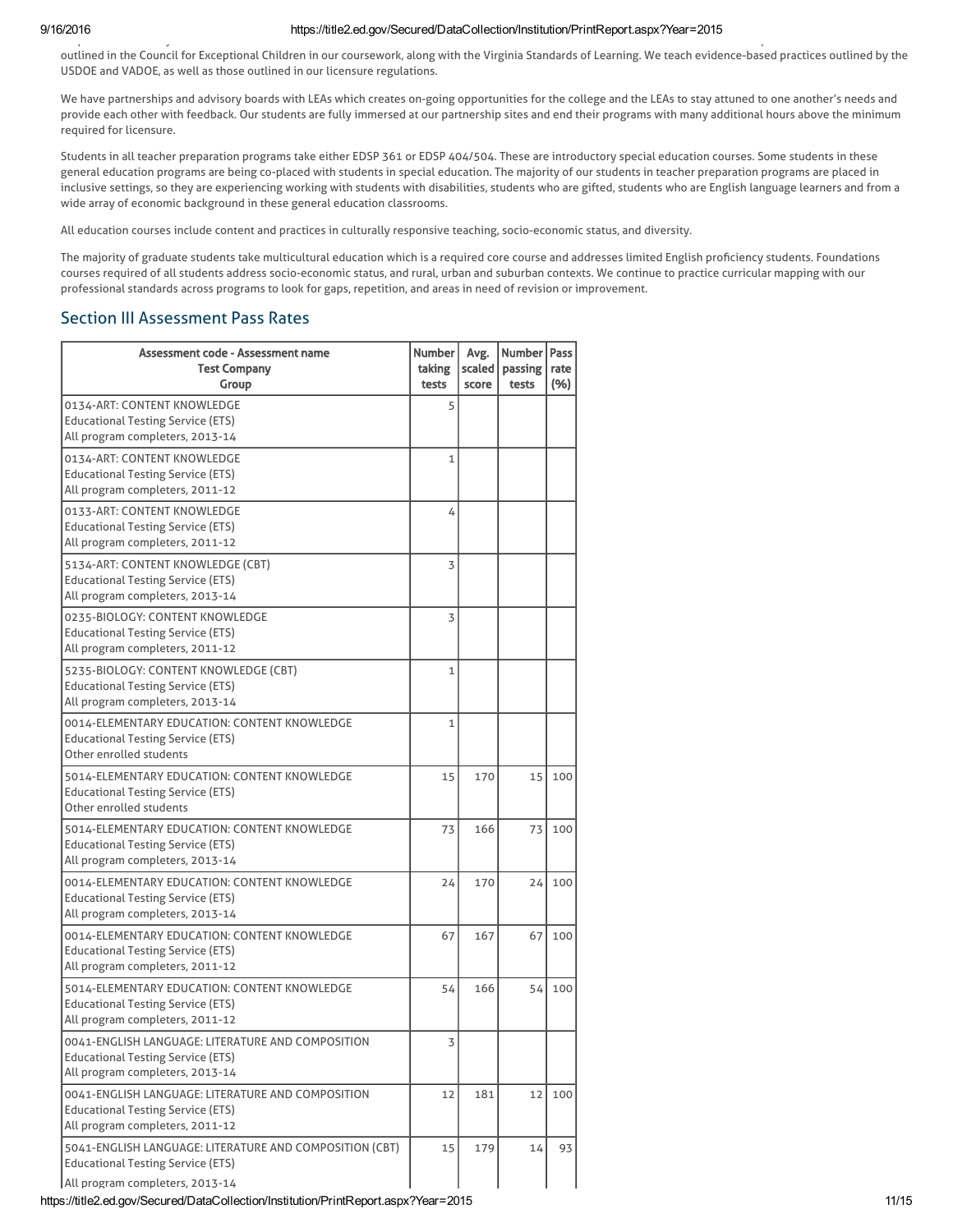| $\mathbf{r} = \mathbf{r} \times \mathbf{r}$ , where                                                                                  |       |     |    |         |
|--------------------------------------------------------------------------------------------------------------------------------------|-------|-----|----|---------|
| 5856-HEALTH AND PHYSICAL ED: CONTENT KNOWLEDGE (CBT)<br><b>Educational Testing Service (ETS)</b><br>All program completers, 2013-14  | 12    | 169 | 12 | 100     |
|                                                                                                                                      |       |     |    |         |
| 0856-HEALTH AND PHYSICAL EDUCATION: CONTENT KNOWLEDGE<br><b>Educational Testing Service (ETS)</b><br>All program completers, 2013-14 | 4     |     |    |         |
| 0856-HEALTH AND PHYSICAL EDUCATION: CONTENT KNOWLEDGE                                                                                | 18    | 167 | 18 | 100     |
| <b>Educational Testing Service (ETS)</b><br>All program completers, 2011-12                                                          |       |     |    |         |
| 0061-MATHEMATICS: CONTENT KNOWLEDGE                                                                                                  | 2     |     |    |         |
| <b>Educational Testing Service (ETS)</b>                                                                                             |       |     |    |         |
| All program completers, 2013-14                                                                                                      |       |     |    |         |
| 0061-MATHEMATICS: CONTENT KNOWLEDGE                                                                                                  | 3     |     |    |         |
| <b>Educational Testing Service (ETS)</b><br>All program completers, 2011-12                                                          |       |     |    |         |
| 5061-MATHEMATICS: CONTENT KNOWLEDGE (CBT)                                                                                            |       |     |    |         |
| <b>Educational Testing Service (ETS)</b>                                                                                             | 7     |     |    |         |
| All program completers, 2013-14                                                                                                      |       |     |    |         |
| 0049-MIDDLE SCHOOL ENGLISH LANGUAGE ARTS                                                                                             | 3     |     |    |         |
| <b>Educational Testing Service (ETS)</b>                                                                                             |       |     |    |         |
| All program completers, 2013-14                                                                                                      |       |     |    |         |
| 0049-MIDDLE SCHOOL ENGLISH LANGUAGE ARTS<br><b>Educational Testing Service (ETS)</b>                                                 | 14    | 179 | 14 | 100     |
| All program completers, 2011-12                                                                                                      |       |     |    |         |
| 0069-MIDDLE SCHOOL MATHEMATICS                                                                                                       | 3     |     |    |         |
| <b>Educational Testing Service (ETS)</b>                                                                                             |       |     |    |         |
| All program completers, 2013-14                                                                                                      |       |     |    |         |
| 0069-MIDDLE SCHOOL MATHEMATICS                                                                                                       | 5     |     |    |         |
| <b>Educational Testing Service (ETS)</b><br>All program completers, 2011-12                                                          |       |     |    |         |
| 0439-MIDDLE SCHOOL SCIENCE                                                                                                           | 2     |     |    |         |
| <b>Educational Testing Service (ETS)</b>                                                                                             |       |     |    |         |
| All program completers, 2013-14                                                                                                      |       |     |    |         |
| 0439-MIDDLE SCHOOL SCIENCE                                                                                                           | 4     |     |    |         |
| <b>Educational Testing Service (ETS)</b>                                                                                             |       |     |    |         |
| All program completers, 2011-12                                                                                                      |       |     |    |         |
| 0089-MIDDLE SCHOOL SOCIAL STUDIES<br><b>Educational Testing Service (ETS)</b>                                                        | 1     |     |    |         |
| All program completers, 2013-14                                                                                                      |       |     |    |         |
| 0089-MIDDLE SCHOOL SOCIAL STUDIES                                                                                                    | 2     |     |    |         |
| <b>Educational Testing Service (ETS)</b>                                                                                             |       |     |    |         |
| All program completers, 2011-12                                                                                                      |       |     |    |         |
| 0113-MUSIC: CONTENT KNOWLEDGE                                                                                                        | 4     |     |    |         |
| <b>Educational Testing Service (ETS)</b><br>All program completers, 2013-14                                                          |       |     |    |         |
| 0113-MUSIC: CONTENT KNOWLEDGE                                                                                                        | 4     |     |    |         |
| <b>Educational Testing Service (ETS)</b>                                                                                             |       |     |    |         |
| All program completers, 2011-12                                                                                                      |       |     |    |         |
| 5113-MUSIC: CONTENT KNOWLEDGE (CBT)                                                                                                  | 3     |     |    |         |
| <b>Educational Testing Service (ETS)</b><br>All program completers, 2013-14                                                          |       |     |    |         |
| 5306-READING FOR VA EDUCATORS ELEMENTARY & SPECIAL ED                                                                                | 15    | 178 | 15 | 100     |
| <b>Educational Testing Service (ETS)</b>                                                                                             |       |     |    |         |
| Other enrolled students                                                                                                              |       |     |    |         |
| 0306-READING FOR VA EDUCATORS ELEMENTARY & SPECIAL ED                                                                                | 14    | 179 | 14 | 100     |
| <b>Educational Testing Service (ETS)</b>                                                                                             |       |     |    |         |
| All program completers, 2013-14                                                                                                      |       |     |    |         |
| 5306-READING FOR VA EDUCATORS ELEMENTARY & SPECIAL ED<br><b>Educational Testing Service (ETS)</b>                                    | 84    | 178 | 83 | 99      |
| All program completers, 2013-14                                                                                                      |       |     |    |         |
| 0306-READING FOR VA EDUCATORS ELEMENTARY & SPECIAL ED                                                                                | 9     |     |    |         |
| <b>Educational Testing Service (ETS)</b>                                                                                             |       |     |    |         |
| All program completers, 2011-12                                                                                                      |       |     |    |         |
| 5306-READING FOR VA EDUCATORS ELEMENTARY & SPECIAL ED                                                                                | 104 l | 176 |    | 104 100 |
|                                                                                                                                      |       |     |    |         |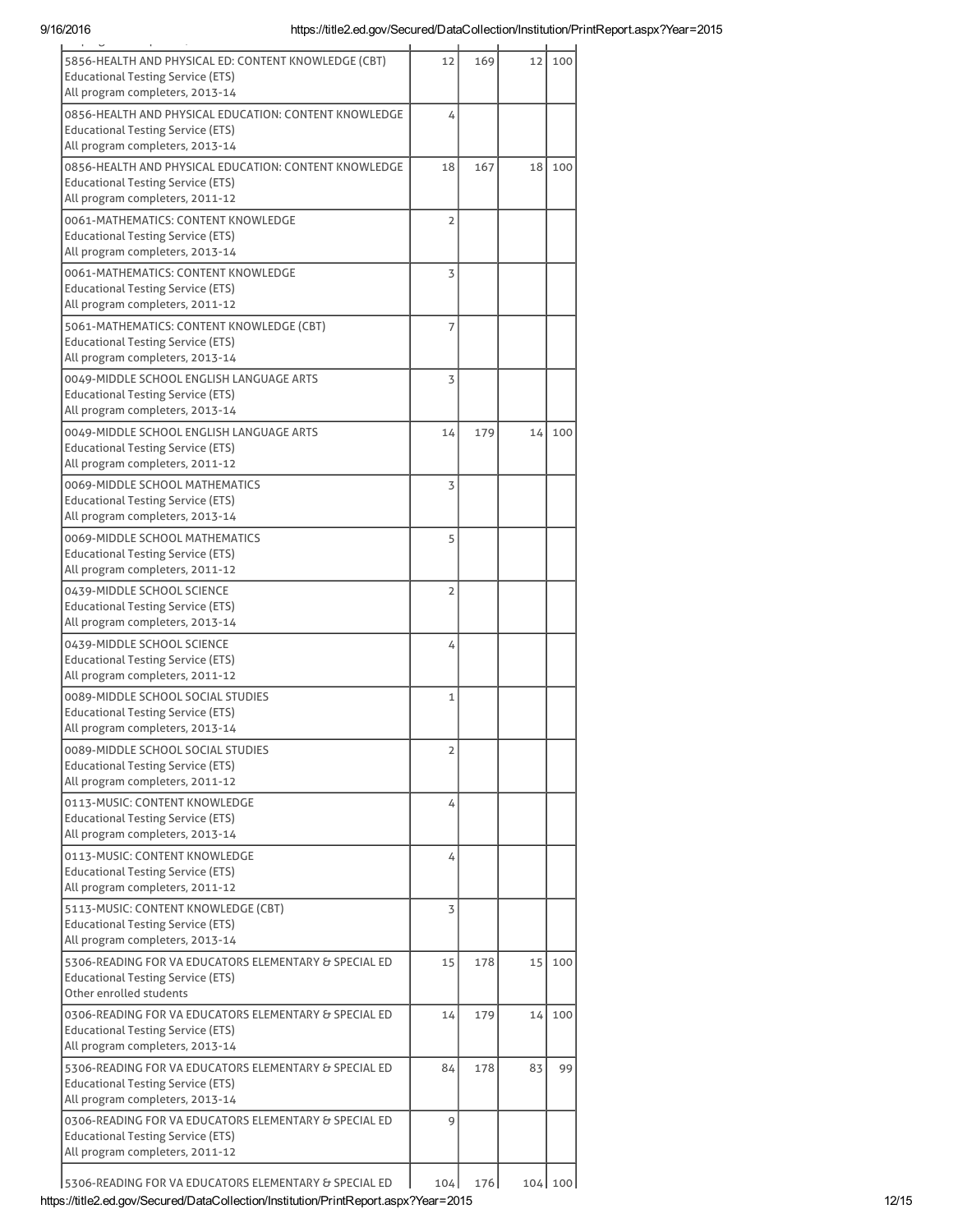| <b>Educational Testing Service (ETS)</b><br>All program completers, 2011-12                                                 |                |     |     |     |
|-----------------------------------------------------------------------------------------------------------------------------|----------------|-----|-----|-----|
| 0081-SOCIAL STUDIES: CONTENT KNOWLEDGE<br><b>Educational Testing Service (ETS)</b><br>All program completers, 2013-14       | 6              |     |     |     |
| 0081-SOCIAL STUDIES: CONTENT KNOWLEDGE<br><b>Educational Testing Service (ETS)</b><br>All program completers, 2011-12       | 11             | 169 | 11  | 100 |
| 5081-SOCIAL STUDIES: CONTENT KNOWLEDGE (CBT)<br><b>Educational Testing Service (ETS)</b><br>All program completers, 2013-14 | 12             | 170 | 12  | 100 |
| 099-VCLA<br>Evaluation Systems group of Pearson<br>Other enrolled students                                                  | 16             | 525 | 16  | 100 |
| 099-VCLA<br>Evaluation Systems group of Pearson<br>All program completers, 2013-14                                          | 237            | 532 | 237 | 100 |
| 099-VCLA<br>Evaluation Systems group of Pearson<br>All program completers, 2011-12                                          | 231            | 533 | 231 | 100 |
| 001-VRA - ELEMENTARY/SPECIAL ED. TEACHERS<br>Evaluation Systems group of Pearson<br>All program completers, 2013-14         | $\overline{2}$ |     |     |     |
| 001-VRA - ELEMENTARY/SPECIAL ED. TEACHERS<br>Evaluation Systems group of Pearson<br>All program completers, 2011-12         | 15             | 254 | 15  | 100 |

# Section III Summary Pass Rates

| Group                           | taking<br>tests | Number   Number   Pass  <br>passing   rate<br>tests | (96) |
|---------------------------------|-----------------|-----------------------------------------------------|------|
| All program completers, 2013-14 | 237             | 232                                                 | 98   |
| All program completers, 2011-12 | 231             | 231                                                 | 100  |

# Section IV Low-Performing

Provide the following information about the approval or accreditation of your teacher preparation program.

Is your teacher preparation program currently approved or accredited? Yes

If yes, please specify the organization(s) that approved or accredited your program: **NCATE** 

Is your teacher preparation program currently under a designation as "low-performing" by the state (as per section 207(a) of the HEA of 2008)? No

# Section V Use of Technology

Provide the following information about the use of technology in your teacher preparation program. Please note that choosing 'yes' indicates that your teacher preparation program would be able to provide evidence upon request.

Does your program prepare teachers to:

- integrate technology effectively into curricula and instruction
	- Yes
- use technology effectively to collect data to improve teaching and learning Yes
- use technology effectively to manage data to improve teaching and learning Yes
- use technology effectively to analyze data to improve teaching and learning Yes

Provide a description of the evidence that your program uses to show that it prepares teachers to integrate technology effectively into curricula and instruction, and to use technology effectively to collect, manage, and analyze data in order to improve teaching and learning for the purpose of increasing student academic achievement. Include a description of the evidence your program uses to show that it prepares teachers to use the principles of universal design for learning, as applicable. Include planning activities and a timeline if any of the four elements listed above are not currently in place.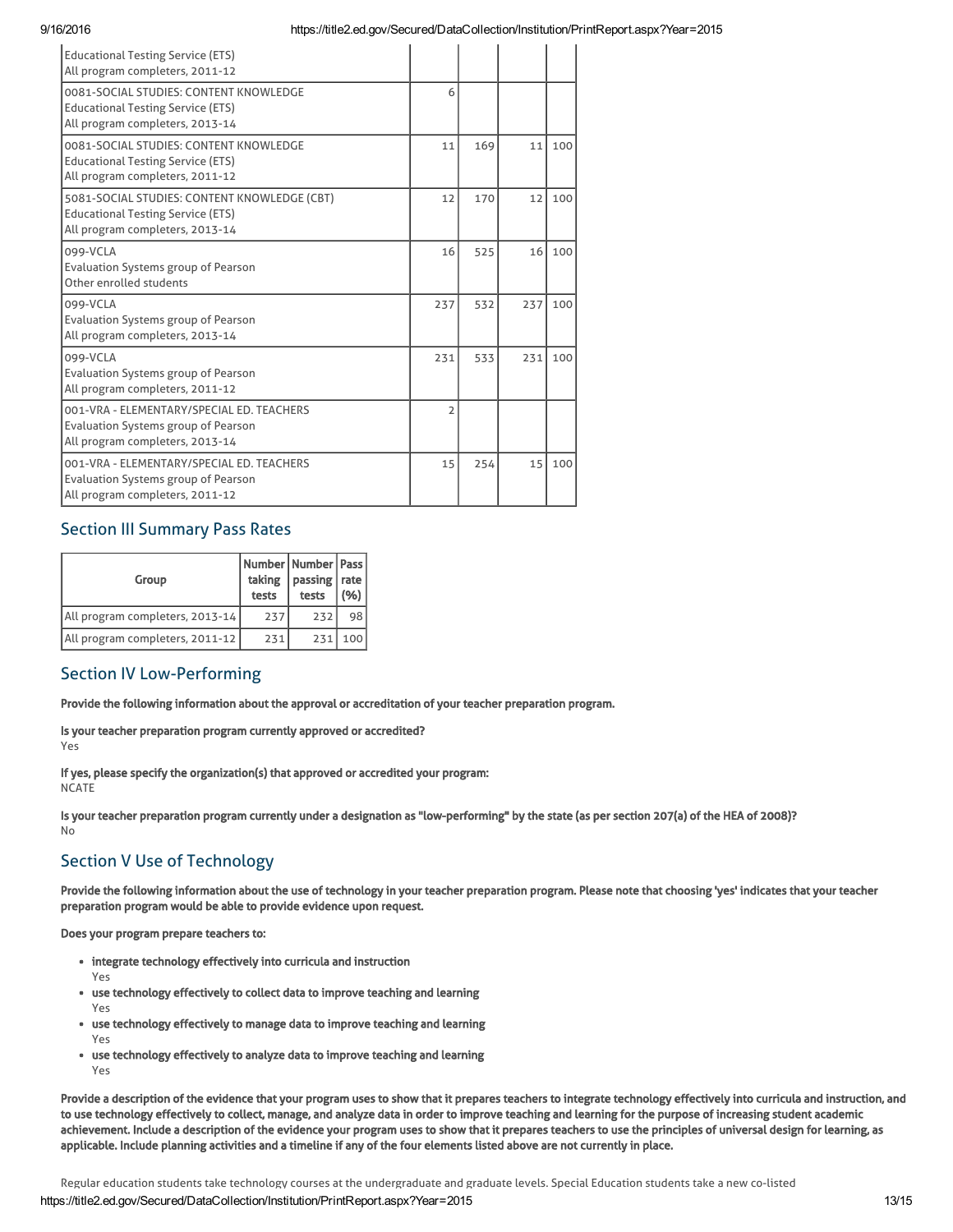#### 9/16/2016 https://title2.ed.gov/Secured/DataCollection/Institution/PrintReport.aspx?Year=2015 Regular education students take technology courses at the undergraduate and graduate levels. Special Education students take a new co-listed

undergraduate/graduate course on assistive technology. Regular education students with a special education class also take the assistive technology class. All the technology classes offered in STEL's education programs are informed by global technological trends and the latest research on how people learn best with the help of technology, yet they remain grounded in practical classroom applications.

The special education technology courses emphasize adaptive and assistive technologies and the role they can play within individual education plans. In addition, the importance of Universal Design for Learning (UDL) principles and how these are applied within web-supported instructional experiences are addressed. UDL principles are reviewed in the courses, and students get practice evaluating instructional support websites based on these principles.

The general approach to ensuring teacher education students can successfully integrate technology within their practice includes the facilitation of strategies for using technology to improve instruction, community-building, management of teaching resources, and professional development. An important aspect of using technology to improve instruction includes learning how to use technology to collect and analyze student achievement data in an effort to identify areas of need for subsequent instructional events (formative evaluation techniques).

# Section VI Teacher Training

Provide the following information about your teacher preparation program. Please note that choosing 'yes' indicates that your teacher preparation program would be able to provide evidence upon request.

Does your program prepare general education teachers to:

- teach students with disabilities effectively
	- Yes
- participate as a member of individualized education program teams Yes
- teach students who are limited English proficient effectively Yes

Provide a description of the evidence your program uses to show that it prepares general education teachers to teach students with disabilities effectively, including training related to participation as a member of individualized education program teams, as defined in section 614(d)(1)(B) of the Individuals with Disabilities Education Act, and to effectively teach students who are limited English proficient. Include planning activities and a timeline if any of the three elements listed above are not currently in place.

Special Education provides service courses for general education students in elementary, middle and secondary education. These courses provide content on special education services, roles and responsibilities of general educators related to students with exceptional learning needs, and methods of accommodating and instructing diverse learners. Collaborative teaching placements are also emphasized enhancing the knowledge and skills of candidates as they learn to participate in all aspects of planning and teaming. All of the required introductory special education courses for general education teachers address special education law and regulations that pertain to individualized education programs, plans and teams. Special Education faculty are currently exploring other opportunities for incorporatin training into the general education teacher preparation programs and work alongside their general education colleagues to plan and assess teacher candidates knowledge in this areas.

Does your program prepare special education teachers to:

- teach students with disabilities effectively Yes
- participate as a member of individualized education program teams Yes
- teach students who are limited English proficient effectively Yes

Provide a description of the evidence your program uses to show that it prepares special education teachers to teach students with disabilities effectively, including training related to participation as a member of individualized education program teams, as defined in section 614(d)(1)(B) of the Individuals with Disabilities Education Act, and to effectively teach students who are limited English proficient. Include planning activities and a timeline if any of the three elements listed above are not currently in place.

In addition to introductory classes that address special education law and regulation related to IEPs, all special education students take special education coursework that focuses on collaboration and evaluation at both the undergraduate and graduate levels. In addition to special education methods courses, these students also take methods courses alongside regular education students in social studies, science, mathematics and reading, thus ensuring coursework that addresses the needs c all learners. Undergraduate students all take HUMD 300 which addresses linguistic and cultural diversity at each stage of language development and a graduate equivalent course is also offered. All students take EDEF 320, an introductory foundations course that addresses how language and culture affect a student's life and learning.

A second licensure was added for students in the Special Education program. Students can be licensed in either General Curriculum or Adapted Curriculum. Special Education students must attend at least five meetings of individualized education program teams and response to intervention meetings. All students in special education teacher preparation programs experience active participation on IEP meetings during their field experience placements. They are also required to attend eligibility meetings.

A second licensure was added for students in the Special Education program. Students can be licensed in either General Curriculum or Adapted Curriculum. Special Education students must attend at least five meetings of individualized education program teams, Response-to- Intervention meetings or eligibility meetings. Furthermore, the faculty in Special Education would like to ensure that all students receive experience with IEP meetings during their field experience placements, so this will be a topic of discussion in future planning meetings.

# Section VII Contextual Information

https://title2.ed.gov/Secured/DataCollection/Institution/PrintReport.aspx?Year=2015 Please use this space to provide any additional information that describes your teacher preparation program(s). You may also attach information to this report card.